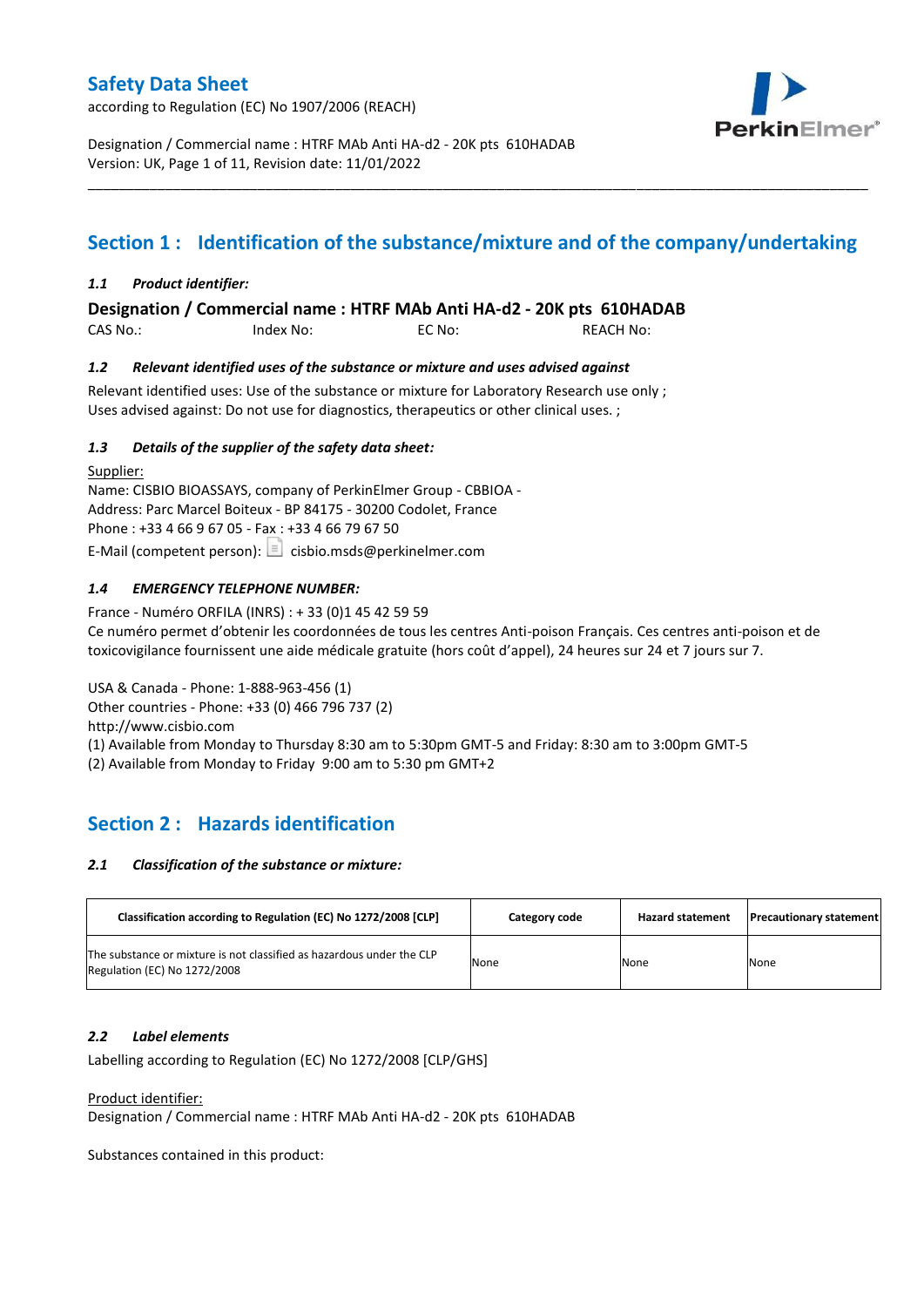according to Regulation (EC) No 1907/2006 (REACH)



Designation / Commercial name : HTRF MAb Anti HA-d2 - 20K pts 610HADAB Version: UK, Page 2 of 11, Revision date: 11/01/2022

Hazard pictograms

Signal word:

Hazard and precautionary statements:

#### *2.3 Other hazards*

The mixture does not contain substances classified as 'Substances of Very High Concern' (SVHC) >= 0.1% published by the European CHemicals Agency (ECHA) under article 57 of REACH. The mixture satisfies neither the PBT nor the vPvB criteria for mixtures in accordance with annexe XIII of the REACH regulations EC 1907/2006. ; Adverse human health effects and symptoms:

\_\_\_\_\_\_\_\_\_\_\_\_\_\_\_\_\_\_\_\_\_\_\_\_\_\_\_\_\_\_\_\_\_\_\_\_\_\_\_\_\_\_\_\_\_\_\_\_\_\_\_\_\_\_\_\_\_\_\_\_\_\_\_\_\_\_\_\_\_\_\_\_\_\_\_\_\_\_\_\_\_\_\_\_\_\_\_\_\_\_\_\_\_\_\_\_\_\_\_\_\_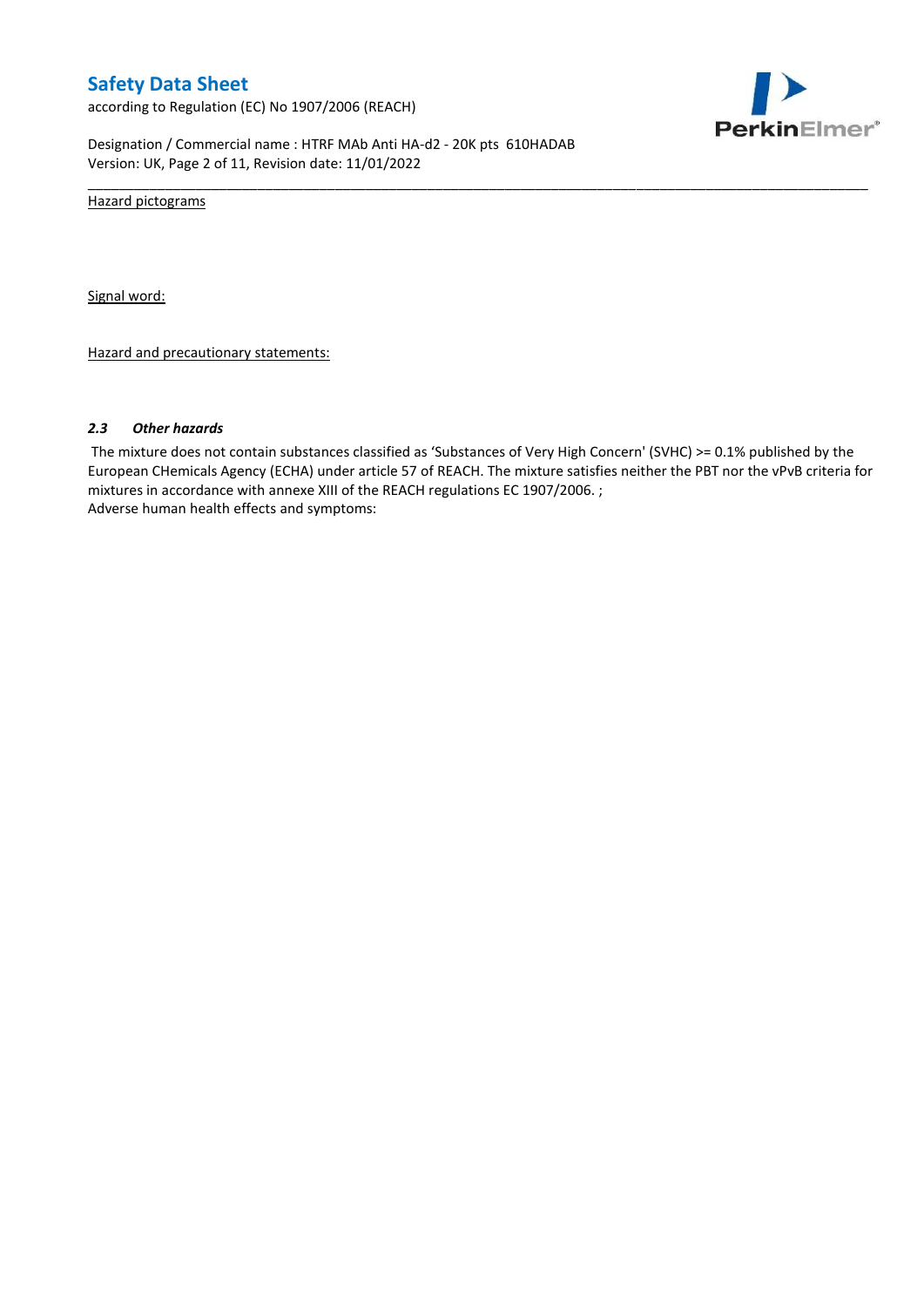according to Regulation (EC) No 1907/2006 (REACH)



Designation / Commercial name : HTRF MAb Anti HA-d2 - 20K pts 610HADAB Version: UK, Page 3 of 11, Revision date: 11/01/2022

# **Section 3 : Composition/information on ingredients**

### *3.2 Mixtures*

Hazardous ingredients:

This mixture does not contain any hazardous substances at the concentration limits given in Regulation (EC) No. 1272/2008 and OSHA Hazard Communication Standard 29 CFR 1910.1200.

\_\_\_\_\_\_\_\_\_\_\_\_\_\_\_\_\_\_\_\_\_\_\_\_\_\_\_\_\_\_\_\_\_\_\_\_\_\_\_\_\_\_\_\_\_\_\_\_\_\_\_\_\_\_\_\_\_\_\_\_\_\_\_\_\_\_\_\_\_\_\_\_\_\_\_\_\_\_\_\_\_\_\_\_\_\_\_\_\_\_\_\_\_\_\_\_\_\_\_\_\_

Additional information:

Full text of H- and EUH-phrases: see SECTION 16.

# **Section 4 : First aid measures**

### *4.1 Description of first aid measures*

**General information**:Do not leave affected person unattended. ; Remove affected person from the danger area and lay down. ;

**Following inhalation**:In case of respiratory tract irritation, consult a physician. ; Provide fresh air. ;

**Following skin contact**:After contact with skin, wash immediately with water ; Remove contaminated clothing ;

**Following eye contact**:After contact with the eyes, rinse with water with the eyelids open for a sufficient length of time, then consult an ophthalmologist immediately. ;

**Following ingestion**:Do NOT induce vomiting. ; Give nothing to eat or drink. ; If accidentally swallowed rinse the mouth with plenty of water (only if the person is conscious) and obtain immediate medical attention. ; **Self-protection of the first aider**:

### *4.2 Most important symptoms and effects, both acute and delayed*

Symptoms:No known symptoms to date. ; Effects:

### *4.3 Indication of any immediate medical attention and special treatment needed*

Notes for the doctor:

### **Section 5 : Firefighting measures**

### *5.1 Extinguishing media:*

**Suitable extinguishing media**:This product is not flammable. Use extinguishing agent suitable for type of surrounding fire ;

### *5.2 Special hazards arising from the substance or mixture*

Hazardous combustion products:/

### *5.3 Advice for fire-fighters*

Wear Protective clothing.;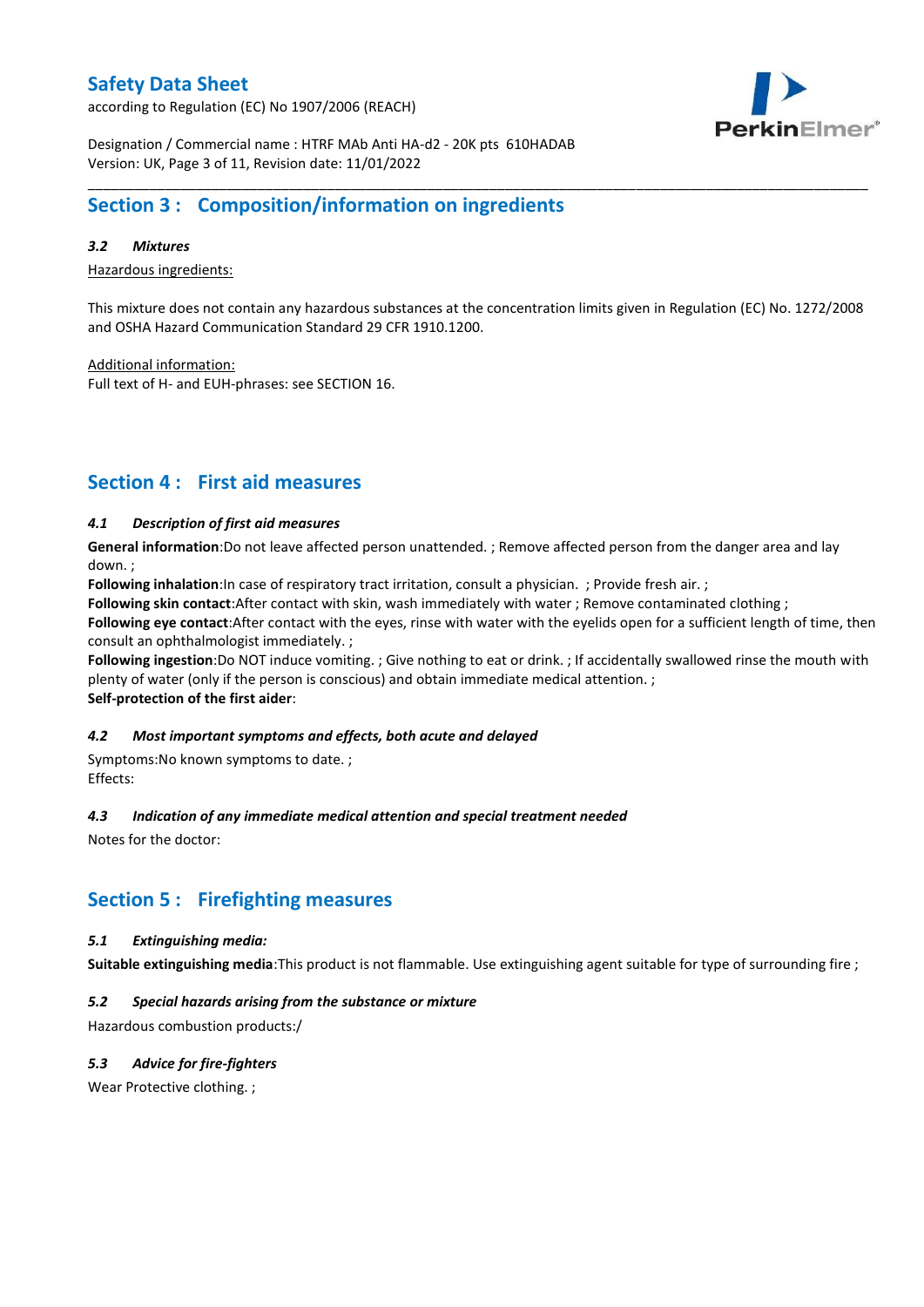according to Regulation (EC) No 1907/2006 (REACH)



Designation / Commercial name : HTRF MAb Anti HA-d2 - 20K pts 610HADAB Version: UK, Page 4 of 11, Revision date: 11/01/2022

# **Section 6 : Accidental release measures**

### *6.1 Personal precautions, protective equipment and emergency procedures*

Emergency procedures: Provide adequate ventilation. ; Emergency procedures: Remove persons to safety. ; Personal precautions: Use personal protection equipment (see section 8). ;

\_\_\_\_\_\_\_\_\_\_\_\_\_\_\_\_\_\_\_\_\_\_\_\_\_\_\_\_\_\_\_\_\_\_\_\_\_\_\_\_\_\_\_\_\_\_\_\_\_\_\_\_\_\_\_\_\_\_\_\_\_\_\_\_\_\_\_\_\_\_\_\_\_\_\_\_\_\_\_\_\_\_\_\_\_\_\_\_\_\_\_\_\_\_\_\_\_\_\_\_\_

### *6.2 Environmental precautions*

Do not allow to enter into surface water or drains. ; Ensure all waste water is collected and treated via a waste water treatment plant. ;

### *6.3 Methods and material for containment and cleaning up*

For cleaning up:Suitable material for taking up: Absorbing material, organic ; Other information:

### *6.4 Reference to other sections*

Additional information:

# **Section 7 : Handling and storage**

### *7.1 Precautions for safe handling*

### Protective measures:

Advice on safe handling:Avoid contact with skin, eyes and clothes. ; Avoid: Eye contact ; Avoid: Generation/formation of aerosols ; Avoid: Skin contact ; Avoid: inhalation ; In the immediate working surroundings there must be: Emergency shower installed ; In the immediate working surroundings there must be: Provide eye shower and label its location conspicuously ; Wash contaminated clothing immediately. ;

Fire preventions:

Do not eat, drink or smoke in areas where reagents are handled. ; Do not pipet by mouth ; Wear suitable one-way gloves at work ;

Advice on general occupational hygiene

Handle in accordance with good industrial hygiene and safety practice ; Observe technical data sheet. ; Remove contaminated, saturated clothing. ; Wash hands before breaks and after work. ;

### *7.2 Conditions for safe storage, including any incompatibilities*

Technical measures and storage conditions: Requirements for storage rooms and vessels:Keep container tightly closed. ; Keep-store only in original container or in properly labeled containers ; Hints on storage assembly: Materials to avoid: Further information on storage conditions:

### *7.3 Specific end uses:*

Recommendations on specific end uses: Observe technical data sheet. ;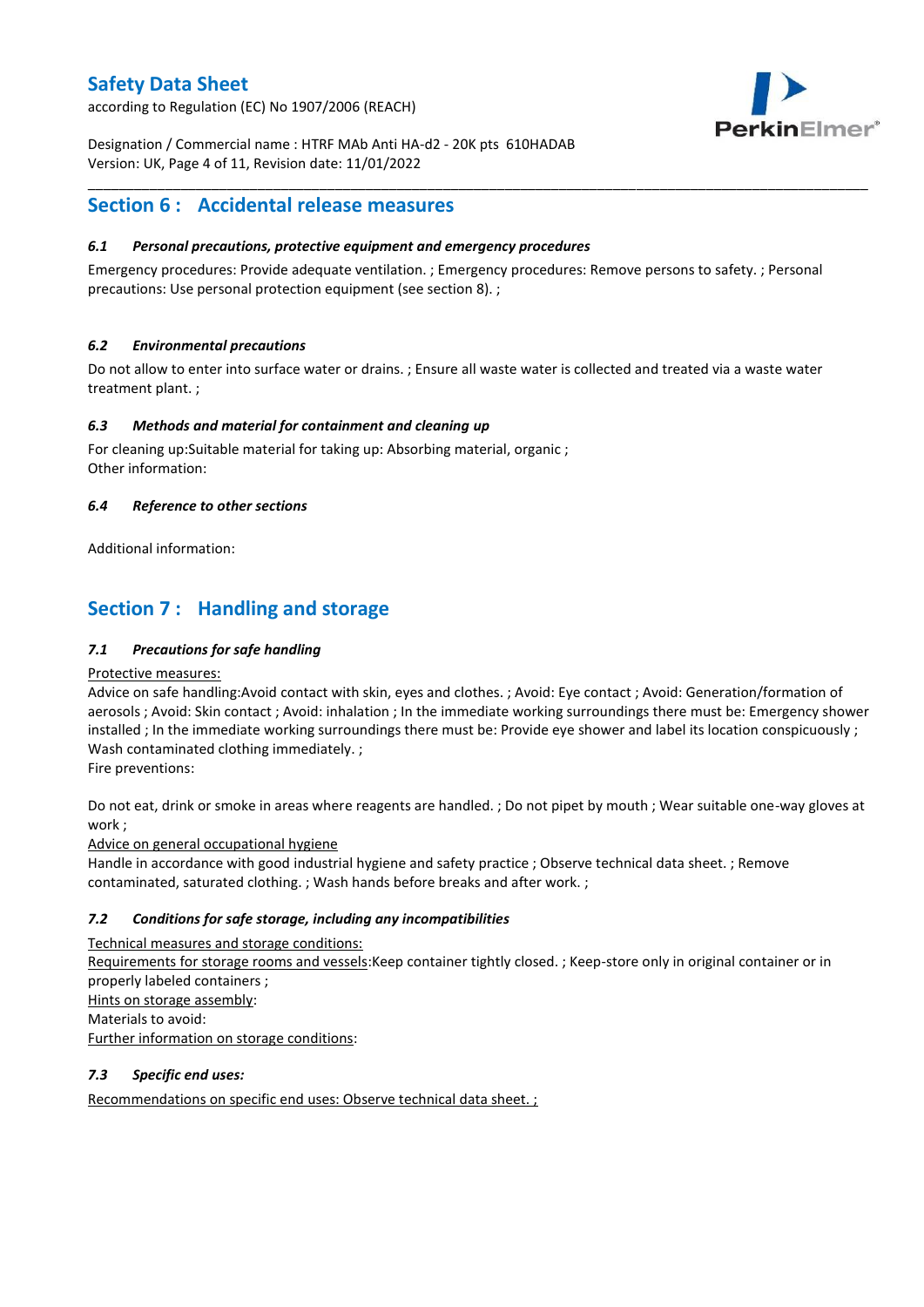according to Regulation (EC) No 1907/2006 (REACH)



Designation / Commercial name : HTRF MAb Anti HA-d2 - 20K pts 610HADAB Version: UK, Page 5 of 11, Revision date: 11/01/2022

\_\_\_\_\_\_\_\_\_\_\_\_\_\_\_\_\_\_\_\_\_\_\_\_\_\_\_\_\_\_\_\_\_\_\_\_\_\_\_\_\_\_\_\_\_\_\_\_\_\_\_\_\_\_\_\_\_\_\_\_\_\_\_\_\_\_\_\_\_\_\_\_\_\_\_\_\_\_\_\_\_\_\_\_\_\_\_\_\_\_\_\_\_\_\_\_\_\_\_\_\_

# **Section 8 : Exposure controls/personal protection**

### *8.1 Control parameters*

Preliminary remark:

- 8.1.1 Occupational exposure limits:
	- France
	- Spain
	- **•** Germany
	- Italia
	- Greece
	- $\bullet$  UK
	- OSHA (USA)
- 8.1.2 Biological limit values (Germany):
- 8.1.3 Exposure limits at intended use (Germany):
- 8.1.4 DNEL/PNEC-values:
	- DNEL worker
	- DNEL consumer

DNEL remark:

• PNEC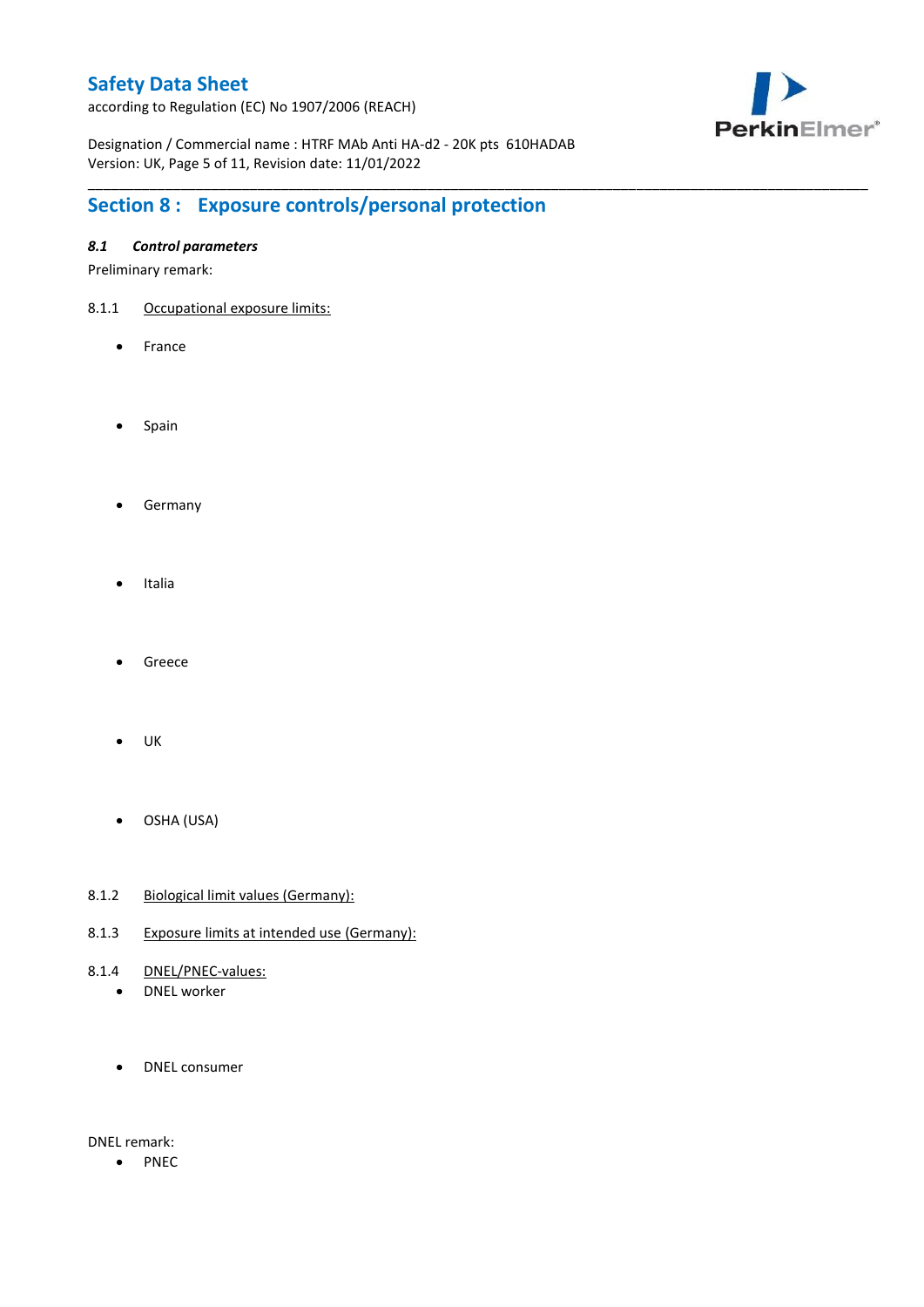according to Regulation (EC) No 1907/2006 (REACH)



Designation / Commercial name : HTRF MAb Anti HA-d2 - 20K pts 610HADAB Version: UK, Page 6 of 11, Revision date: 11/01/2022

PNEC remark: Control parameters remark:

### *8.2 Exposure controls*

- 8.2.1 Appropriate engineering controls:
- 8.2.2 Personal protective equipment:

**Eye / Face protection**: Safety glasses with side-shields ;

**Skin protection**:Gloves ; Laboratory coats ;

**Respiratory protection**:Ensure adequate ventilation ;

**Thermal hazards**:

8.2.3 Environmental exposure controls:

# **Section 9 : Physical and chemical properties**

#### *9.1 Information on basic physical and chemical properties*

### Appearance

| Physical state        | Liquid |
|-----------------------|--------|
| Colour                | Blue   |
| Odour                 |        |
| Odour threshold (ppm) |        |

\_\_\_\_\_\_\_\_\_\_\_\_\_\_\_\_\_\_\_\_\_\_\_\_\_\_\_\_\_\_\_\_\_\_\_\_\_\_\_\_\_\_\_\_\_\_\_\_\_\_\_\_\_\_\_\_\_\_\_\_\_\_\_\_\_\_\_\_\_\_\_\_\_\_\_\_\_\_\_\_\_\_\_\_\_\_\_\_\_\_\_\_\_\_\_\_\_\_\_\_\_

|                                                             |                                           | Value | Concentration<br>(mol/L) | Method | Temperature (°C) | Pressure (kPa) | Remark |
|-------------------------------------------------------------|-------------------------------------------|-------|--------------------------|--------|------------------|----------------|--------|
| pH                                                          |                                           |       |                          |        |                  |                |        |
| Melting point (°C)                                          |                                           |       |                          |        |                  |                |        |
| Freezing point (°C)                                         |                                           |       |                          |        |                  |                |        |
| Initial boiling point/boiling range (°C)                    |                                           |       |                          |        |                  |                |        |
| Flash point (°C)                                            |                                           |       |                          |        |                  |                |        |
| Evaporation rate (kg/m <sup>2</sup> /h)                     |                                           |       |                          |        |                  |                |        |
| Flammability (type:) (%)                                    |                                           |       |                          |        |                  |                |        |
| Upper/lower<br>flammability or explosive                    | Upper explosive limit<br>(%)              |       |                          |        |                  |                |        |
| limits                                                      | Lower explosive limit (%)                 |       |                          |        |                  |                |        |
| Vapour pressure (kPa)                                       |                                           |       |                          |        |                  |                |        |
| Vapour density (g/cm <sup>3</sup> )                         |                                           |       |                          |        |                  |                |        |
| Densities                                                   | Density (g/cm <sup>3</sup> )              |       |                          |        |                  |                |        |
|                                                             | Relative density (g/cm <sup>3</sup> )     |       |                          |        |                  |                |        |
|                                                             | Bulk density (g/cm <sup>3</sup> )         |       |                          |        |                  |                |        |
|                                                             | Critical density (g/cm <sup>3</sup> )     |       |                          |        |                  |                |        |
| Solubility (Type: ) (g/L)                                   |                                           |       |                          |        |                  |                |        |
| Partition coefficient (log Pow)<br>n-octanol/water at pH :  |                                           |       |                          |        |                  |                |        |
| Auto-ignition temperature (°C)                              |                                           |       |                          |        |                  |                |        |
| Decomposition temperature (°C)<br>Decomposition energy : kJ |                                           |       |                          |        |                  |                |        |
| Viscosity                                                   | Viscosity, dynamic (poiseuille)           |       |                          |        |                  |                |        |
|                                                             | Viscosity, cinematic (cm <sup>3</sup> /s) |       |                          |        |                  |                |        |
| Oxidising properties                                        |                                           |       |                          |        |                  |                |        |
| <b>Explosive properties</b>                                 |                                           |       |                          |        |                  |                |        |

### *9.2 Other information:*

No other relevant data available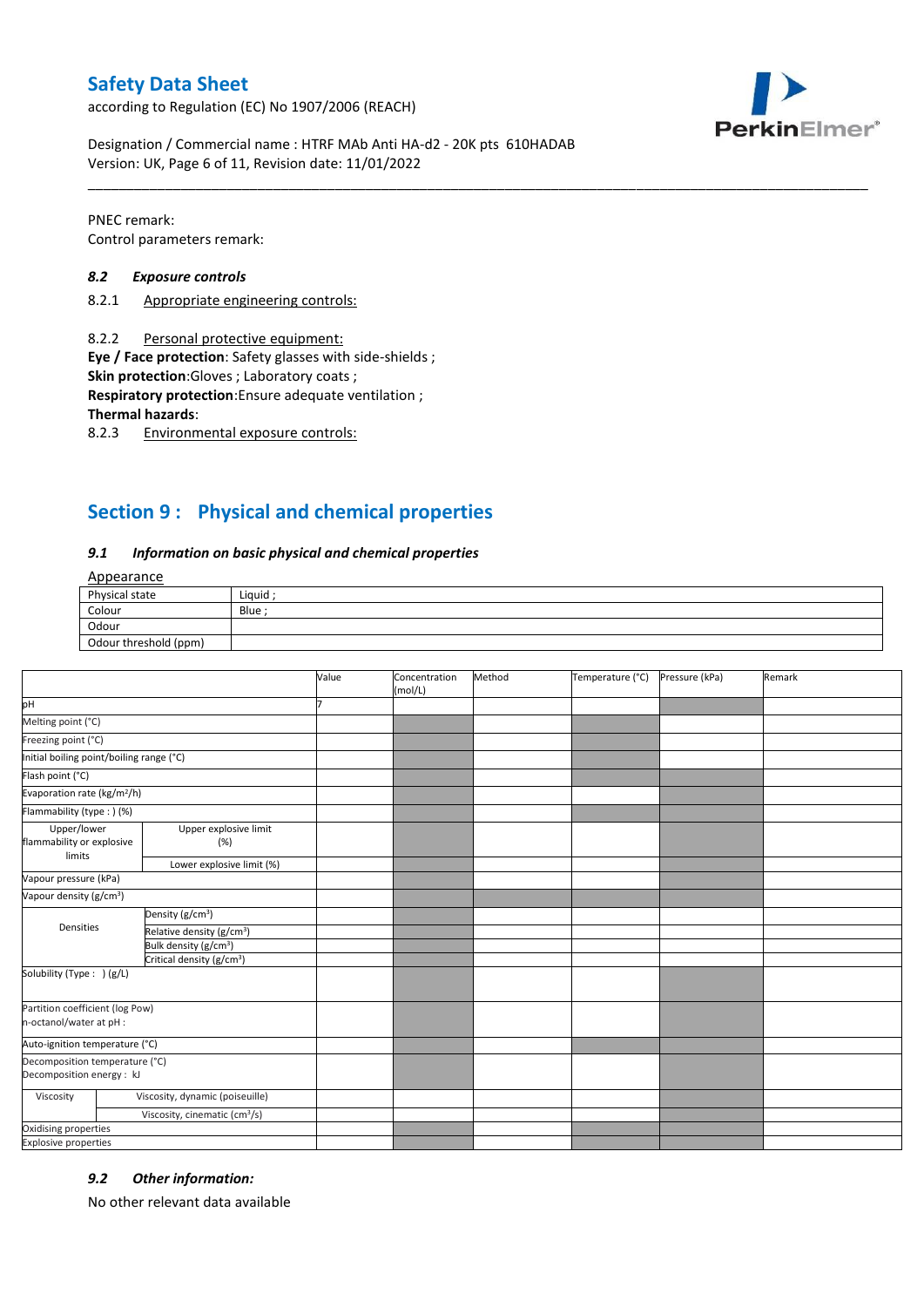according to Regulation (EC) No 1907/2006 (REACH)



Designation / Commercial name : HTRF MAb Anti HA-d2 - 20K pts 610HADAB Version: UK, Page 7 of 11, Revision date: 11/01/2022

### **Section 10 : Stability and reactivity**

- *10.1 Reactivity* This material is considered to be non-reactive under normal use conditions. ;
- *10.2 Chemical stability*
- *10.3 Possibility of hazardous reactions*
- *10.4 Conditions to avoid:*
- *10.5 Incompatible materials:*

#### *10.6 Hazardous decomposition products:*

Does not decompose when used for intended uses. ; Thermal decomposition can lead to the escape of irritating gases and vapors. ;

\_\_\_\_\_\_\_\_\_\_\_\_\_\_\_\_\_\_\_\_\_\_\_\_\_\_\_\_\_\_\_\_\_\_\_\_\_\_\_\_\_\_\_\_\_\_\_\_\_\_\_\_\_\_\_\_\_\_\_\_\_\_\_\_\_\_\_\_\_\_\_\_\_\_\_\_\_\_\_\_\_\_\_\_\_\_\_\_\_\_\_\_\_\_\_\_\_\_\_\_\_

### **Section 11 : Toxicological information**

Toxicokinetics, metabolism and distribution

### *11.1 Information on toxicological effects*

#### **Substances**

**Acute toxicity**

Animal data: Acute oral toxicity:

Acute dermal toxicity:

Acute inhalative toxicity:

Practical experience / human evidence: Assessment / Classification: General Remark:

### **Skin corrosion/irritation**

Animal data:

In-vitro skin test method: In-vitro skin test result: Assessment / Classification:

### **Eye damage/irritation**

Animal data:

In vitro eye test method: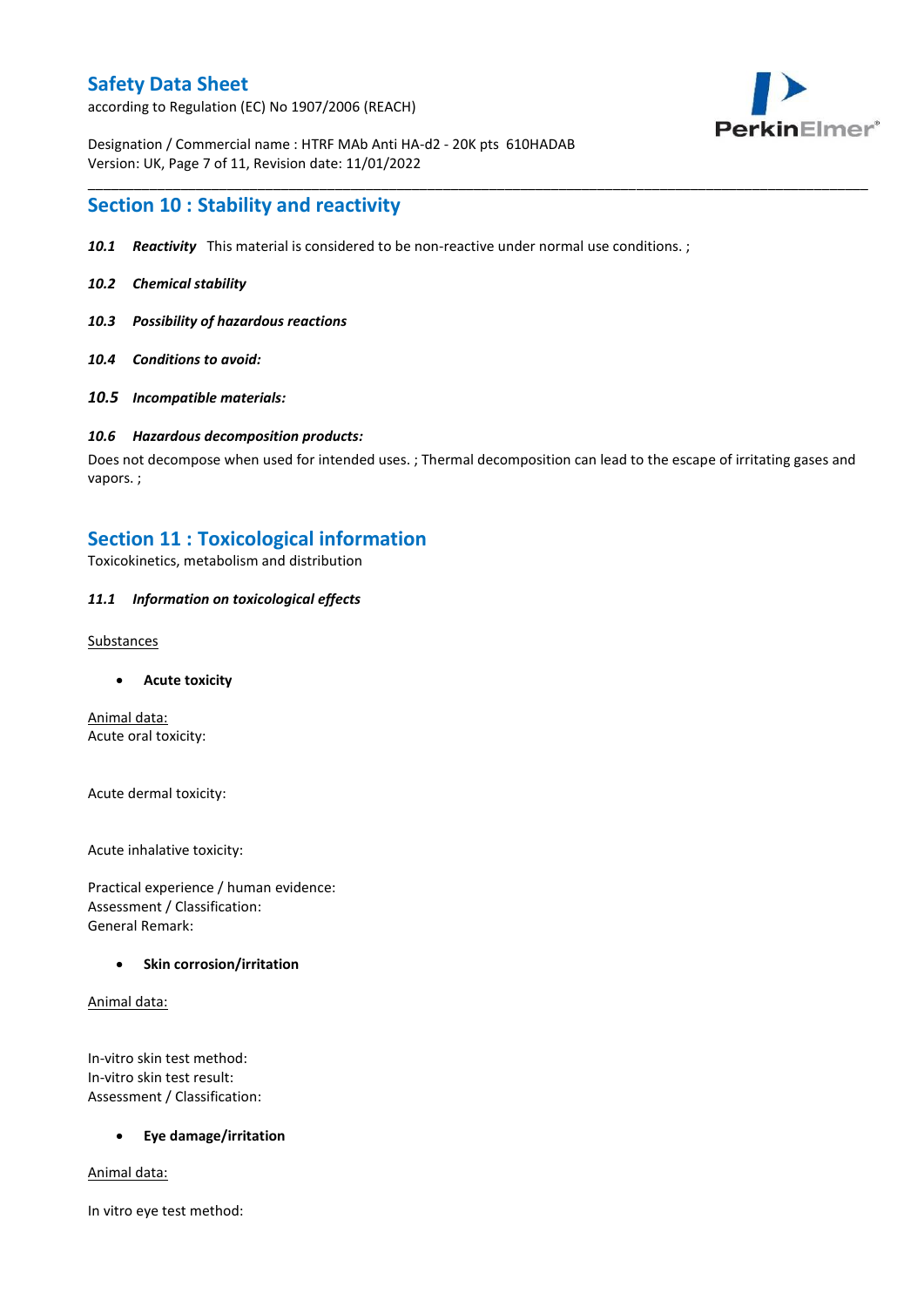according to Regulation (EC) No 1907/2006 (REACH)



Designation / Commercial name : HTRF MAb Anti HA-d2 - 20K pts 610HADAB Version: UK, Page 8 of 11, Revision date: 11/01/2022

In vitro eye test result: Assessment / Classification:

#### **CMR effects (carcinogenity, mutagenicity and toxicity for reproduction)**

\_\_\_\_\_\_\_\_\_\_\_\_\_\_\_\_\_\_\_\_\_\_\_\_\_\_\_\_\_\_\_\_\_\_\_\_\_\_\_\_\_\_\_\_\_\_\_\_\_\_\_\_\_\_\_\_\_\_\_\_\_\_\_\_\_\_\_\_\_\_\_\_\_\_\_\_\_\_\_\_\_\_\_\_\_\_\_\_\_\_\_\_\_\_\_\_\_\_\_\_\_

o Germ cell mutagenicity:

Animal data:

Assessment / Classification:

o Carcinogenicity

Practical experience / human evidence: Animal data:

Other information: Assessment / Classification:

o Reproductive toxicity

Practical experience / human evidence: Animal data:

Other information: Assessment / Classification:

Overall assessment on CMR properties:

- **Specific target organ toxicity (single exposure)**
	- o STOT SE 1 and 2

Animal data:

Other information:

o STOT SE 3

Practical experience / human evidence:

Other information: Assessment / Classification:

**Specific target organ toxicity (repeated exposure)**

Practical experience / human evidence: Animal data:

Assessment / Classification: Other information

**Aspiration hazard**

Practical experience / human evidence: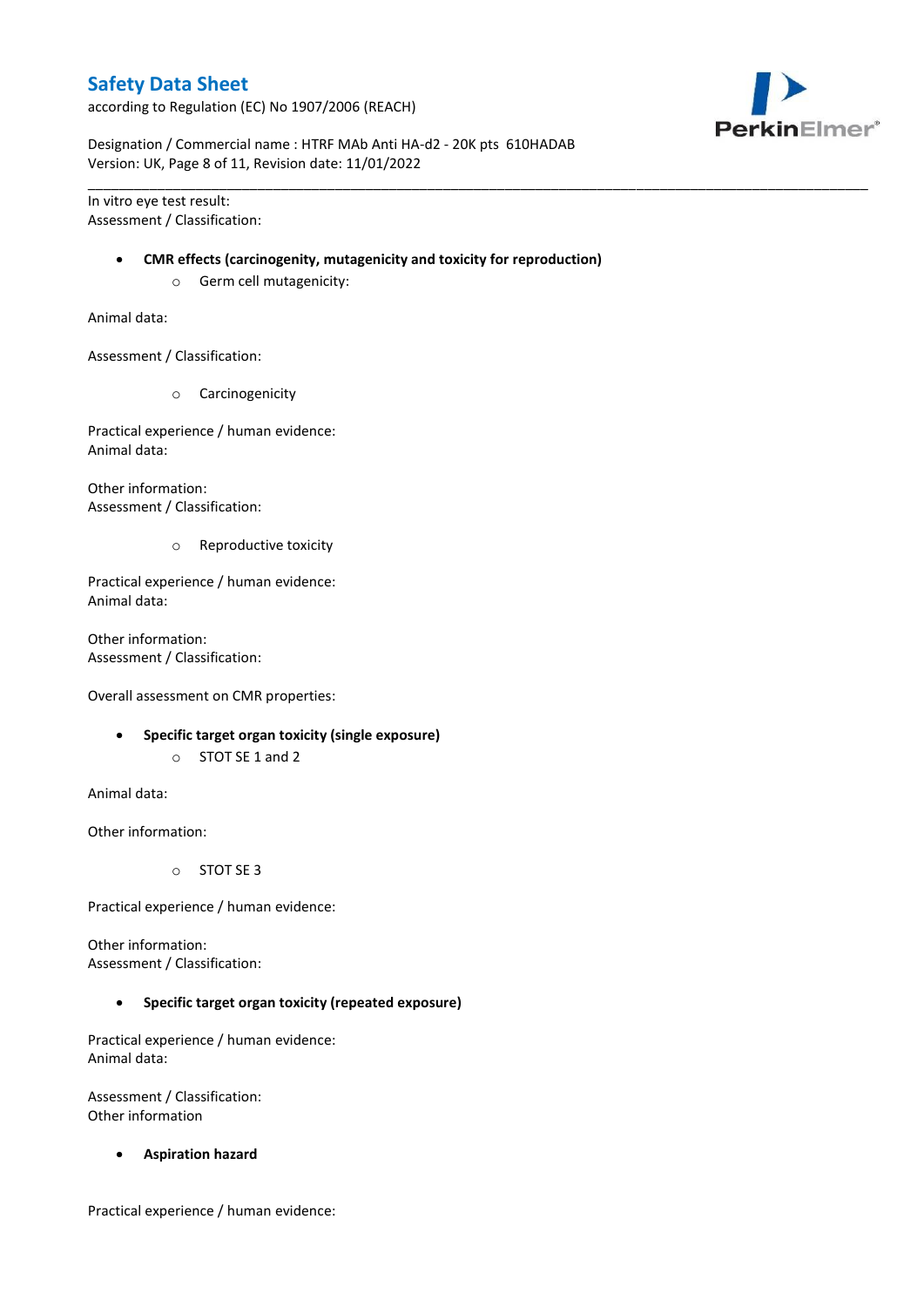according to Regulation (EC) No 1907/2006 (REACH)



Designation / Commercial name : HTRF MAb Anti HA-d2 - 20K pts 610HADAB Version: UK, Page 9 of 11, Revision date: 11/01/2022

Experimental data: viscosity data: see SECTION 9. Assessment / Classification: Remark:

11.1.1 Mixtures No toxicological information is available for the mixture itself

# **Section 12 : Ecological information**

In case that test data regarding one endpoint/differentiation exist for the mixture itself, the classification is carried out according to the substance criteria (excluding biodegradation and bioaccumulation). If no test data exist, the criteria for mixture classification has to be used (calculation method); in this case the toxicological data of the ingredients are shown.

\_\_\_\_\_\_\_\_\_\_\_\_\_\_\_\_\_\_\_\_\_\_\_\_\_\_\_\_\_\_\_\_\_\_\_\_\_\_\_\_\_\_\_\_\_\_\_\_\_\_\_\_\_\_\_\_\_\_\_\_\_\_\_\_\_\_\_\_\_\_\_\_\_\_\_\_\_\_\_\_\_\_\_\_\_\_\_\_\_\_\_\_\_\_\_\_\_\_\_\_\_

### *12.1 Aquatic toxicity:*

Acute (short-term) fish toxicity

Chronic (long-term) fish toxicity

Acute (short-term) toxicity to crustacea

Chronic (long-term) toxicity to crustacea

Acute (short-term) toxicity to algae and cyanobacteria

Toxicity to microorganisms and other aquatic plants / organisms

Assessment / Classification:

### *12.2 Persistence and degradability*

Biodegradation:

Abiotic Degradation:

Assessment / Classification:

### *12.3 Bioaccumulative potential*

Bioconcentration factor (BCF):

*12.4 Mobility in soil*

### *12.5 Results of PBT and vPvB assessment*

### *12.6 Other adverse effects:*

Additional ecotoxicological information: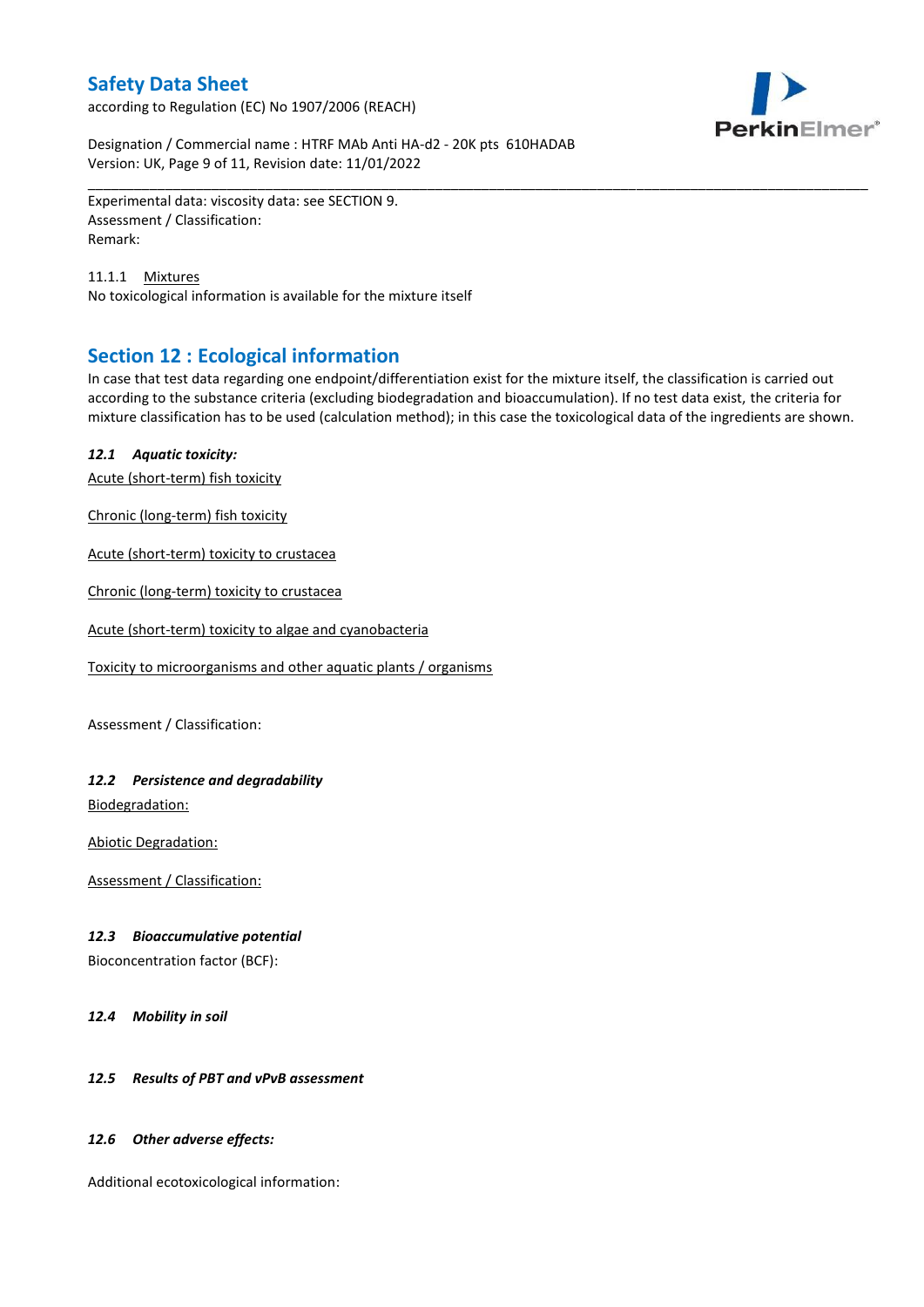according to Regulation (EC) No 1907/2006 (REACH)



Designation / Commercial name : HTRF MAb Anti HA-d2 - 20K pts 610HADAB Version: UK, Page 10 of 11, Revision date: 11/01/2022

# **Section 13 : Disposal considerations**

### *13.1 Waste treatment methods*

Waste treatment options:Dispose of waste according to applicable legislation. ;

# **Section 14 : Transport information**

ADR/RID/AND/IMDG/IATA

| UN No.                     |  |
|----------------------------|--|
| UN Proper shipping name    |  |
| Transport hazard class(es) |  |
| Hazard label(s)            |  |
|                            |  |
| Packing group              |  |

\_\_\_\_\_\_\_\_\_\_\_\_\_\_\_\_\_\_\_\_\_\_\_\_\_\_\_\_\_\_\_\_\_\_\_\_\_\_\_\_\_\_\_\_\_\_\_\_\_\_\_\_\_\_\_\_\_\_\_\_\_\_\_\_\_\_\_\_\_\_\_\_\_\_\_\_\_\_\_\_\_\_\_\_\_\_\_\_\_\_\_\_\_\_\_\_\_\_\_\_\_

#### *Transport in bulk according to Annex II of MARPOL 73/78 and the IBC Code*

| Land transport (ADR/RID)                                             |                                               |
|----------------------------------------------------------------------|-----------------------------------------------|
| <b>Classification code ADR:</b>                                      | Special Provisions for ADR/RID:               |
| Limited quantities for ADR/RID:                                      | <b>Excepted Quantities for ADR/RID:</b>       |
| Packing Instructions for ADR/RID:                                    | Special packing provisions for ADR/RID:       |
| Mixed packing provisions:                                            |                                               |
| Portable tanks and bulk containers Instructions:                     |                                               |
| Portable tanks and bulk containers Special Provisions:               |                                               |
| <b>ADR Tank Code:</b>                                                | ADR Tank special provisions:                  |
| Vehicle for tank carriage:                                           |                                               |
| Special provisions for carriage Packages:                            |                                               |
| Special provisions for carriage Bulk:                                |                                               |
| Special provisions for carriage for loading, unloading and handling: |                                               |
| Special Provisions for carriage Operation:                           |                                               |
| Hazard identification No:                                            | Transport category (Tunnel restriction code): |
|                                                                      |                                               |
| Sea transport (IMDG)                                                 |                                               |
| Marine Pollutant:                                                    | Subsidiary risk(s) for IMDG:                  |
| Packing provisions for IMDG:                                         | Limited quantities for IMDG:                  |
| Packing instructions for IMDG:                                       | IBC Instructions:                             |
| <b>IBC Provisions:</b>                                               | <b>IMO</b> tank instructions:                 |
| UN tank instructions:                                                | Tanks and bulk Provisions:                    |
| EmS:                                                                 | Stowage and segregation for IMDG:             |
| Properties and observations:                                         |                                               |
| Inland waterway transport (ADN)                                      |                                               |
| <b>Classification Code ADN:</b>                                      | <b>Special Provisions ADN:</b>                |
| Limited quantities ADN:                                              | <b>Excepted quantities ADN:</b>               |
| Carriage permitted:                                                  | Equipment required:                           |
| Provisions concerning loading and unloading:                         | Provisions concerning carriage:               |
| Number of blue cones/lights:                                         | Remark:                                       |
|                                                                      |                                               |
| Air transport (ICAO-TI / IATA-DGR)                                   |                                               |
| Suhsidiary risk for IATA·                                            | Excepted quantity for $IATA$ .                |

Subsidiary risk for IATA: Excepted quantity for IATA: Passenger and Cargo Aircraft Limited Quantities Packing Instructions: Passenger and Cargo Aircraft Limited Quantities Maximal Net Quantity :